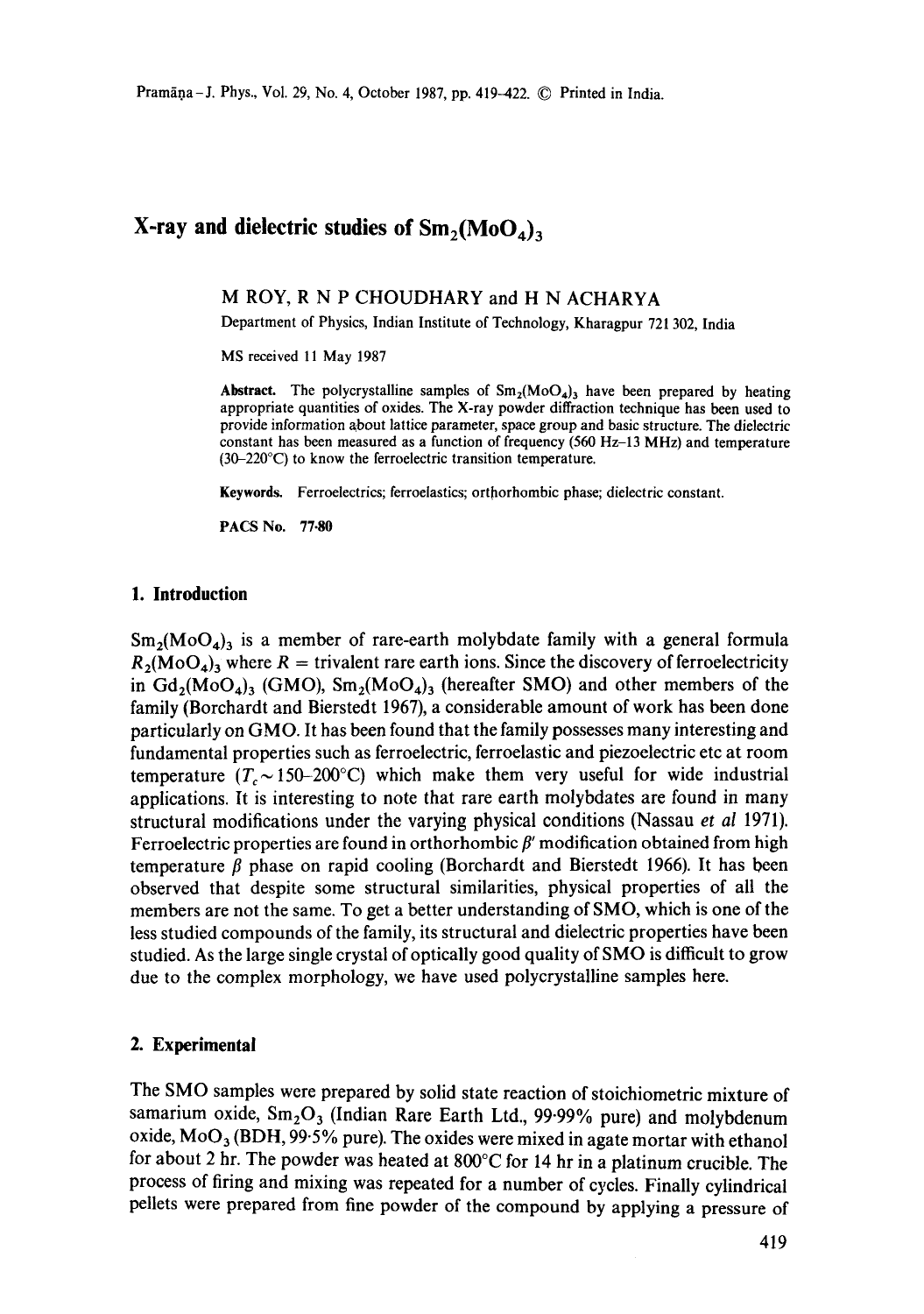**4 tones/cm 2. The pellets were then sintered in a platinum crucible at 1100°C for about 10 hr. To obtain the orthorhombic phase the specimen were rapidly quenched to room temperature in going through the ferroelectric phase transition at**  $T_c = 197^{\circ}C$  **(Brixner** *et al 1971*). The quality and the formation of the compound, (i.e.  $\beta'$  modification) were **checked with X-ray technique.** 

**X-ray diffractogram of SMO was taken using a Jeol (JXR-Japan) diffractometer with**  FeK $\alpha$  radiation (i.e.  $\lambda = 1.9373$  Å). The width of the powder profiles was monitored **carefully and compared with the instrumental slit width and also with the results obtained from standard sample KC1.** 

**To measure the dielectric constant, the flat surfaces of the specimen was coated with**  silver paste to work as electrodes. The dielectric constant  $(K)$  and loss  $(\tan \delta)$  were **measured at room temperature in the wide frequency range 560 Hz to 13 MHz using a**  high frequency impedence analyser with  $\pm$  2% accuracy. The temperature dependence **of the dielectric constant and loss was measured by an universal bridge (Wayne Kerr, B-224) at 1592 Hz in the temperature region 30-220°C. The dielectric loss was not found significant and therefore is not given here. The room temperature dc conductivity was measured with GR-dc conductance bridge and was found to be**   $3.414 \times 10^{-10}$  ohm<sup>-1</sup>cm<sup>-1</sup>.

#### **3. Results and discussion**

**The lattice constant of SMO was obtained from the least-squares refinement method**  using 20 (widely spread in  $\theta$ ) reflections of the powder diagram. These are:  $a = 10-4320$ 

| hkl | $d_{\rm obs}$ | $d_{ca1}$ | $I/I_{\alpha}$  |
|-----|---------------|-----------|-----------------|
| 111 | 6.0940        | 6.0933    | 22              |
| 002 | 5.3878        | 5.3830    | 55              |
| 201 | 4.6950        | 4.6941    | 60              |
| 202 | 3.7500        | 3.7459    | 100             |
| 220 | 3.6950        | 3.6955    | 75              |
| 003 | 3.5930        | 3.5887    | 53              |
| 221 | 3.4950        | 3.4953    | 100             |
| 310 | 3.3020        | 3.3002    | 80              |
| 113 | 3.2330        | 3.2282    | $\overline{11}$ |
| 222 | 3.0500        | 3-0466    | 67              |
| 023 | 2.9597        | 2.9602    | 60              |
| 132 | 2.8204        | 2.8199    | 35              |
| 004 | 2.6913        | 2.6915    | 15              |
| 400 | 26096         | 2.6080    | 12              |
| 331 | 2.4022        | $2-4015$  | 15              |
| 420 | 2.3354        | 2.3345    | 30              |
| 333 | 2.0333        | 2.0311    | 35              |
| 025 | 1.9914        | 1.9914    | 42              |
| 423 | 1-9571        | 1.9569    | 22              |
| 350 | 1.7937        | 1.7942    | 25              |

**Table 1. Comparison of some calculated and observed d values of SMO in the ferroelectric phase.**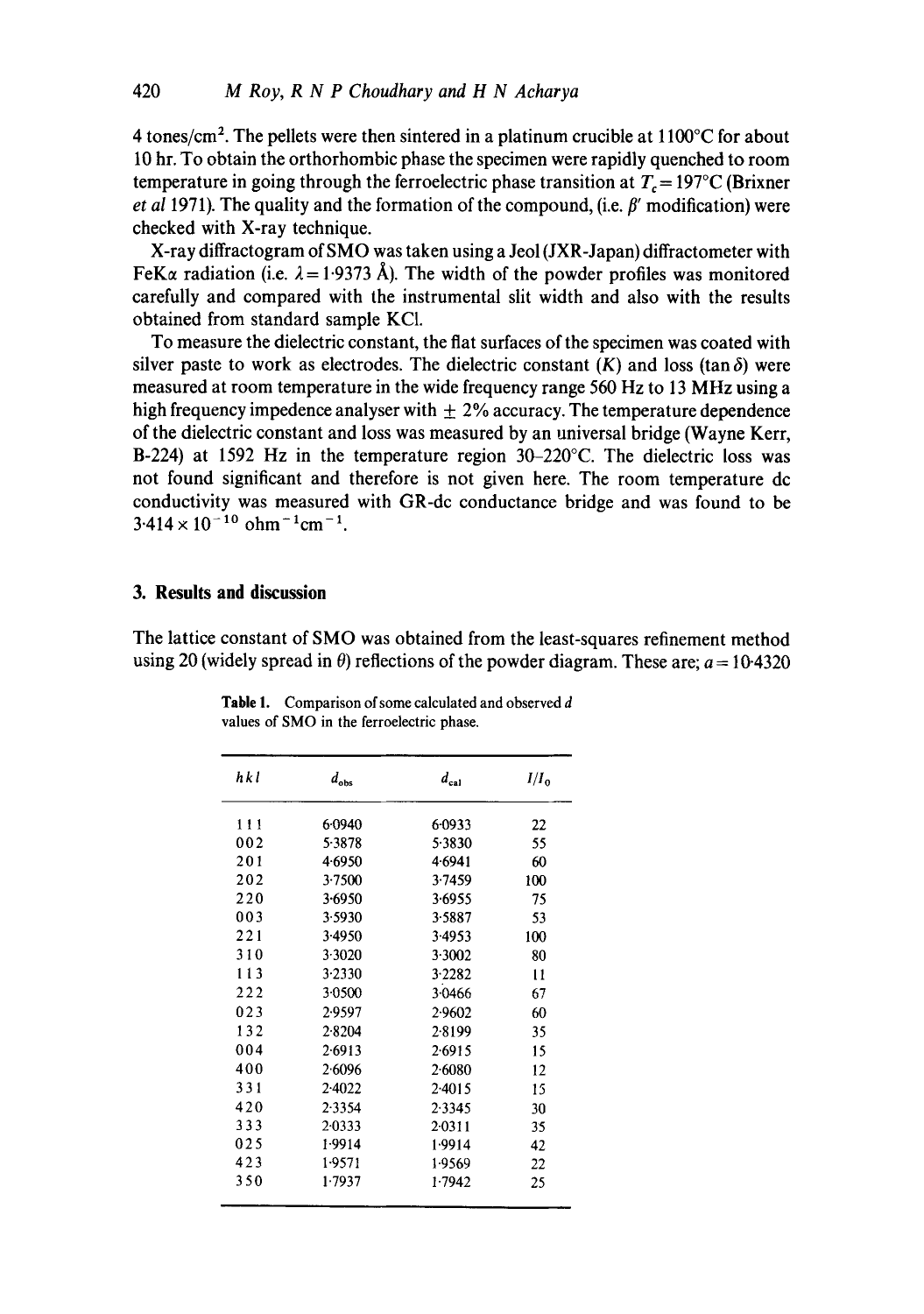$\pm 0.0079$ ,  $b = 10.4730 \pm 0.0079$ ,  $c = 10.7660 \pm 0.0045$  Å. The observed (obtained from powder diagram) and calculated (based on refined lattice constants) d values have been compared in table 1. A good agreement between  $d_{obs}$  and  $d_{cal}$  was found. Even with limited observed reflections the space group was found to be Pba2 which is consistent with the reported ferroelectric phase. The density calculated from the experimental X-ray data is in good agreement (about 90%) with the theoretical value. The average apparent particle size calculated from the powder profile was  $605~\text{\AA}$ .

Figure 1 shows the frequency dependence of dielectric constant measured at room temperature. It is found that unlike many normal ferroelectrics, the dielectric constant of SMO does not decrease significantly with increase in frequency. This suggests the existence of ferroelasticity in the compound. Because of the prominent ferroelastic nature of the material the spontaneous polarization is not a primary order parameter. In figure 2, variation of dielectric constant with temperature at 1592 Hz has been shown in the temperature region 30-220°C. As expected, the dielectric constant of SMO at room temperature was low  $(9.5)$ . The K value was almost constant with temperature. However a small anomaly was observed at  $193 \pm 1^{\circ}$ C. This behaviour has been observed in GMO (Aizu *et al* 1969) and some other compounds of rare-earth molybdate family (Keve *et al* 1970; Voronkova *et al* 1978). A small variation in dielectirc constant with temperature has been explained (Voronkova *et al* 1978; Aizu 1970) due to its ferroelastic behaviour. On cooling from the paraelectric phase the



**Figure** 1. Variation of K with frequency  $(560 \text{ Hz}-13 \text{ MHz})$  in SMO.



**Figure** 2. Variation of K with temperature (30-220°C) in SMO,